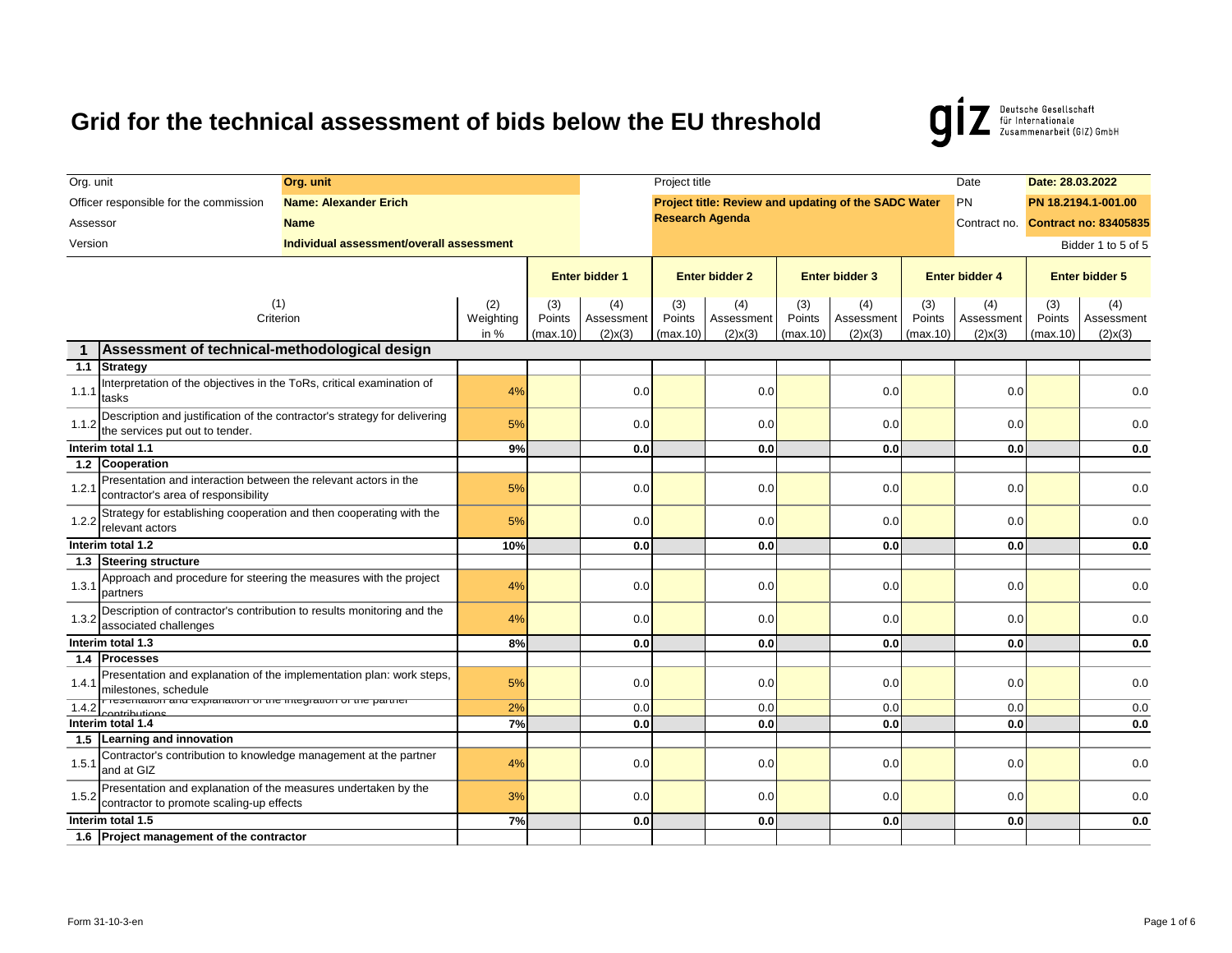Deutsche Gesellschaft<br>für Internationale<br>Zusammenarbeit (GIZ) GmbH  $\boldsymbol{g}$ 

| Org. unit                                           |                                                                                                                | Org. unit                                                               |           |                       |                           |                        | Project title                                        |                       |               |          |                       |                              | Date: 28.03.2022      |  |
|-----------------------------------------------------|----------------------------------------------------------------------------------------------------------------|-------------------------------------------------------------------------|-----------|-----------------------|---------------------------|------------------------|------------------------------------------------------|-----------------------|---------------|----------|-----------------------|------------------------------|-----------------------|--|
|                                                     | Officer responsible for the commission                                                                         | Name: Alexander Erich                                                   |           |                       |                           |                        | Project title: Review and updating of the SADC Water |                       |               |          | <b>PN</b>             |                              | PN 18.2194.1-001.00   |  |
| Assessor                                            | <b>Name</b>                                                                                                    |                                                                         |           |                       |                           | <b>Research Agenda</b> |                                                      |                       |               |          | Contract no.          | <b>Contract no: 83405835</b> |                       |  |
| Version<br>Individual assessment/overall assessment |                                                                                                                |                                                                         |           |                       |                           |                        |                                                      |                       |               |          |                       |                              | Bidder 1 to 5 of 5    |  |
|                                                     |                                                                                                                |                                                                         |           | <b>Enter bidder 1</b> |                           | <b>Enter bidder 2</b>  |                                                      | <b>Enter bidder 3</b> |               |          | <b>Enter bidder 4</b> |                              | <b>Enter bidder 5</b> |  |
|                                                     |                                                                                                                | (1)                                                                     | (2)       | (3)                   | (4)                       | (3)                    | (4)                                                  | (3)                   | (4)           | (3)      | (4)                   | (3)                          | (4)                   |  |
|                                                     |                                                                                                                | Criterion                                                               | Weighting | Points                | Assessment                | Points                 | Assessment                                           | Points                | Assessment    | Points   | Assessment            | Points                       | Assessment            |  |
| in $%$                                              |                                                                                                                |                                                                         |           |                       | $(2)$ x $(3)$<br>(max.10) | (max.10)               | $(2)$ x $(3)$                                        | $\lceil$ (max.10)     | $(2)$ x $(3)$ | (max.10) | $(2)$ x $(3)$         | (max.10)                     | $(2)$ x $(3)$         |  |
|                                                     |                                                                                                                | 1.6.1 Approach and procedure for coordination with/in GIZ project<br>2% |           | 0.0                   |                           | 0.0                    |                                                      | 0.01                  |               | 0.0      |                       | 0.0                          |                       |  |
| 1.6.2                                               | Personnel assignment plan (who, when, what work steps) incl.<br>explanation and specification of expert months |                                                                         | 3%        |                       | 0.0                       |                        | 0.0                                                  |                       | 0.0           |          | 0.0                   |                              | 0.0                   |  |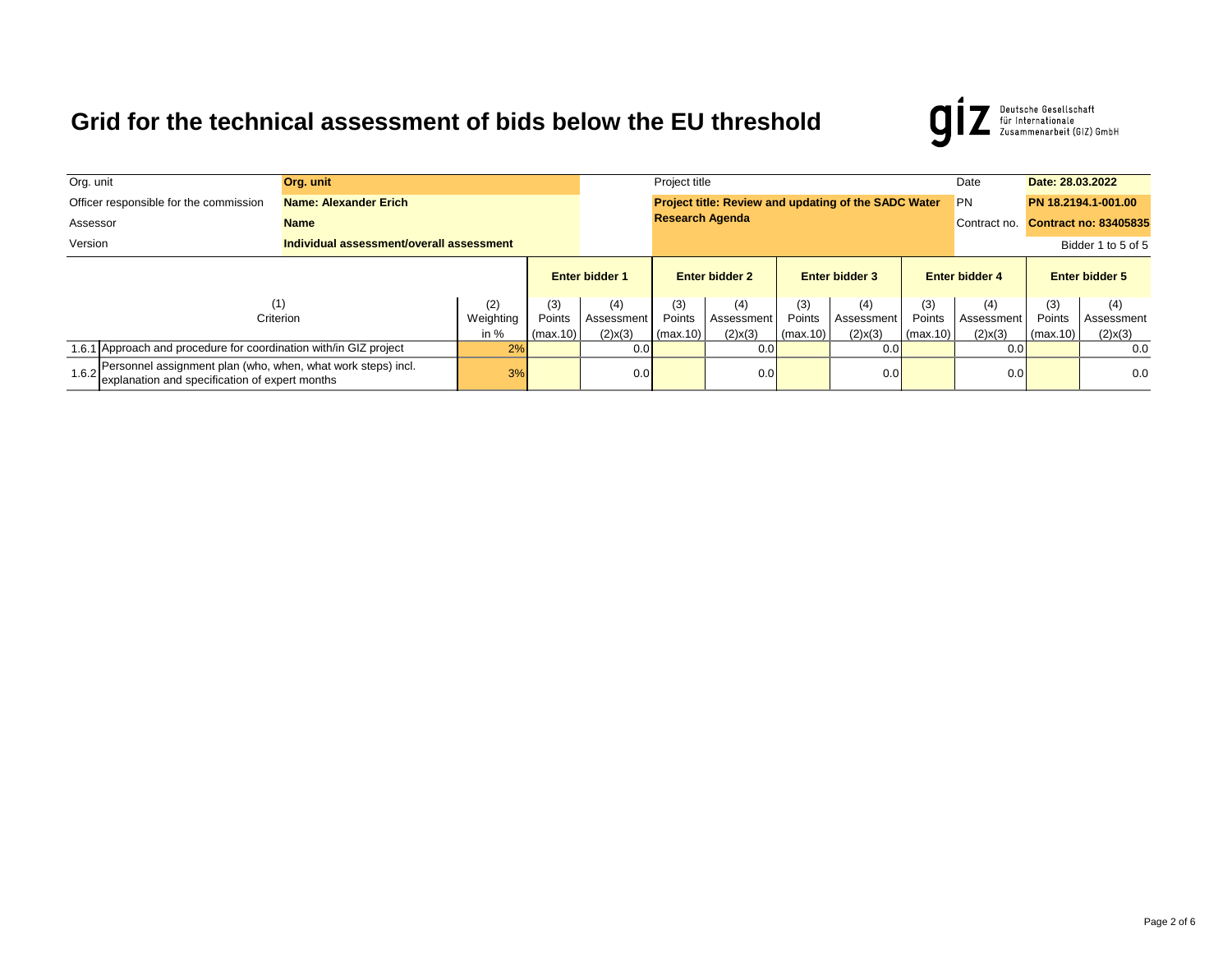Deutsche Gesellschaft<br>
für Internationale<br>
Zusammenarbeit (GIZ) GmbH g

| Org. unit      |                                                                            | Org. unit                                |        |                       |               | Project title          |               |                       |                                                      |            | Date                  | Date: 28.03.2022      |                                    |  |  |  |
|----------------|----------------------------------------------------------------------------|------------------------------------------|--------|-----------------------|---------------|------------------------|---------------|-----------------------|------------------------------------------------------|------------|-----------------------|-----------------------|------------------------------------|--|--|--|
|                | Officer responsible for the commission                                     | <b>Name: Alexander Erich</b>             |        |                       |               |                        |               |                       | Project title: Review and updating of the SADC Water |            | PN                    |                       | PN 18.2194.1-001.00                |  |  |  |
| Assessor       |                                                                            | <b>Name</b>                              |        |                       |               | <b>Research Agenda</b> |               |                       |                                                      |            |                       |                       | Contract no. Contract no: 83405835 |  |  |  |
|                |                                                                            |                                          |        |                       |               |                        |               |                       |                                                      |            |                       |                       |                                    |  |  |  |
| Version        |                                                                            | Individual assessment/overall assessment |        |                       |               |                        |               |                       |                                                      |            |                       |                       | Bidder 1 to 5 of 5                 |  |  |  |
|                |                                                                            |                                          |        | <b>Enter bidder 1</b> |               | <b>Enter bidder 2</b>  |               | <b>Enter bidder 3</b> |                                                      |            | <b>Enter bidder 4</b> | <b>Enter bidder 5</b> |                                    |  |  |  |
|                |                                                                            |                                          |        |                       |               |                        |               |                       |                                                      |            |                       |                       |                                    |  |  |  |
| (1)            |                                                                            | (2)                                      | (3)    | (4)                   | (3)           | (4)                    | (3)           | (4)                   | (3)                                                  | (4)        | (3)                   | (4)                   |                                    |  |  |  |
| Criterion      |                                                                            | Weighting                                | Points | Assessment            | Points        | Assessment             | Points        | Assessment            | Points                                               | Assessment | Points                | Assessment            |                                    |  |  |  |
|                |                                                                            |                                          | in $%$ | (max.10)              | $(2)$ x $(3)$ | (max.10)               | $(2)$ x $(3)$ | (max.10)              | $(2)$ x $(3)$                                        | (max.10)   | $(2)$ x $(3)$         | (max.10)              | $(2)$ x $(3)$                      |  |  |  |
|                | Contractor's backstopping strategy (incl. CVs of the technical and         |                                          | 2%     |                       | 0.0           |                        |               |                       | 0.0                                                  |            |                       |                       | 0.0                                |  |  |  |
| 1.6.3          | administrative backstopper)                                                |                                          |        |                       |               |                        | 0.0           |                       |                                                      |            | 0.0                   |                       |                                    |  |  |  |
|                | Interim total 1.6                                                          |                                          | 7%     |                       | 0.0           |                        | 0.0           |                       | 0.0                                                  |            | 0.0                   |                       | 0.0                                |  |  |  |
|                | 1.7 Further requirements                                                   |                                          | 2%     |                       | 0.0           |                        | 0.0           |                       | 0.0                                                  |            | 0.0                   |                       | 0.0                                |  |  |  |
| Total 1        |                                                                            |                                          | 50%    |                       | 0.0           |                        | 0.0           |                       | 0.0                                                  |            | 0.0                   |                       | 0.0                                |  |  |  |
| $\overline{2}$ | <b>Assessment of proposed staff</b>                                        |                                          |        |                       |               |                        |               |                       |                                                      |            |                       |                       |                                    |  |  |  |
| 2.1            | Team leader (in accordance with ToR provisions/criteria)                   |                                          |        |                       |               |                        |               |                       |                                                      |            |                       |                       |                                    |  |  |  |
| 2.1.1          | - Qualifications                                                           |                                          |        |                       | 0.0           |                        | 0.0           |                       | 0.0                                                  |            | 0.0                   |                       | 0.0                                |  |  |  |
| 2.1.2          | - Language                                                                 |                                          |        |                       | 0.0           |                        | 0.0           |                       | 0.0                                                  |            | 0.0                   |                       | 0.0                                |  |  |  |
| 2.1.3          | - General professional experience                                          |                                          |        |                       | 0.0           |                        | 0.0           |                       | 0.0                                                  |            | 0.0                   |                       | 0.0                                |  |  |  |
|                | 2.1.4 - Specific professional experience                                   |                                          |        |                       | 0.0           |                        | 0.0           |                       | 0.0                                                  |            | 0.0                   |                       | 0.0                                |  |  |  |
|                | 2.1.5 - Leadership/management experience                                   |                                          |        |                       | 0.0           |                        | 0.0           |                       | 0.0                                                  |            | 0.0                   |                       | $0.0\,$                            |  |  |  |
| 2.1.6          | - Regional experience                                                      |                                          |        |                       | 0.0           |                        | 0.0           |                       | 0.0                                                  |            | 0.0                   |                       | 0.0                                |  |  |  |
| 2.1.7          | - Development cooperation experience                                       |                                          |        |                       | 0.0           |                        | 0.0           |                       | 0.0                                                  |            | 0.0                   |                       | 0.0                                |  |  |  |
|                | $2.1.8 - Other$                                                            |                                          |        |                       | 0.0           |                        | 0.0           |                       | 0.0                                                  |            | 0.0                   |                       | 0.0                                |  |  |  |
|                | Interim total 2.1                                                          |                                          | 0%     |                       | 0.0           |                        | 0.0           |                       | 0.0                                                  |            | 0.0                   |                       | 0.0                                |  |  |  |
| 2.2            | Expert 1 (in accordance with ToR provisions/criteria)                      |                                          |        |                       |               |                        |               |                       |                                                      |            |                       |                       |                                    |  |  |  |
| 2.2.1          | - Qualifications                                                           |                                          | 10%    |                       | 0.0           |                        | 0.0           |                       | 0.0                                                  |            | 0.0                   |                       | 0.0                                |  |  |  |
| 2.2.2          | - Language                                                                 |                                          | 5%     |                       | 0.0           |                        | 0.0           |                       | 0.0                                                  |            | 0.0                   |                       | 0.0                                |  |  |  |
| 2.2.3          | - General professional experience                                          |                                          | 5%     |                       | 0.0           |                        | 0.0           |                       | 0.0                                                  |            | 0.0                   |                       | 0.0                                |  |  |  |
| 2.2.4          | - Specific professional experience                                         |                                          | 10%    |                       | 0.0           |                        | 0.0           |                       | 0.0                                                  |            | 0.0                   |                       | 0.0                                |  |  |  |
|                | 2.2.5 - Leadership/management experience                                   |                                          | 5%     |                       | 0.0           |                        | 0.0           |                       | 0.0                                                  |            | 0.0                   |                       | 0.0                                |  |  |  |
| 2.2.6          | - Regional experience                                                      |                                          | 10%    |                       | 0.0           |                        | 0.0           |                       | 0.0                                                  |            | 0.0                   |                       | 0.0                                |  |  |  |
| 2.2.7          | - Development cooperation experience                                       |                                          | 5%     |                       | 0.0           |                        | 0.0           |                       | 0.0                                                  |            | 0.0                   |                       | 0.0                                |  |  |  |
|                | 2.2.8 - Other                                                              |                                          | 0%     |                       | 0.0           |                        | 0.0           |                       | 0.0                                                  |            | 0.0                   |                       | 0.0                                |  |  |  |
| 2.3            | Interim total 2.2<br>Expert 2 (in accordance with ToR provisions/criteria) |                                          | 50%    |                       | 0.0           |                        | 0.0           |                       | 0.0                                                  |            | 0.0                   |                       | 0.0                                |  |  |  |
| 2.3.1          | - Qualifications                                                           |                                          |        |                       | 0.0           |                        | 0.0           |                       | 0.0                                                  |            | 0.0                   |                       | 0.0                                |  |  |  |
| 2.3.2          | - Language                                                                 |                                          |        |                       | 0.0           |                        | 0.0           |                       | 0.0                                                  |            | 0.0                   |                       | 0.0                                |  |  |  |
| 2.3.3          | - General professional experience                                          |                                          |        |                       | 0.0           |                        | 0.0           |                       | 0.0                                                  |            | 0.0                   |                       | 0.0                                |  |  |  |
|                | 2.3.4 - Specific professional experience                                   |                                          |        |                       | 0.0           |                        | 0.0           |                       | 0.0                                                  |            | 0.0                   |                       | 0.0                                |  |  |  |
|                | 2.3.5 - Leadership/management experience                                   |                                          |        |                       | 0.0           |                        | 0.0           |                       | 0.0                                                  |            | 0.0                   |                       | 0.0                                |  |  |  |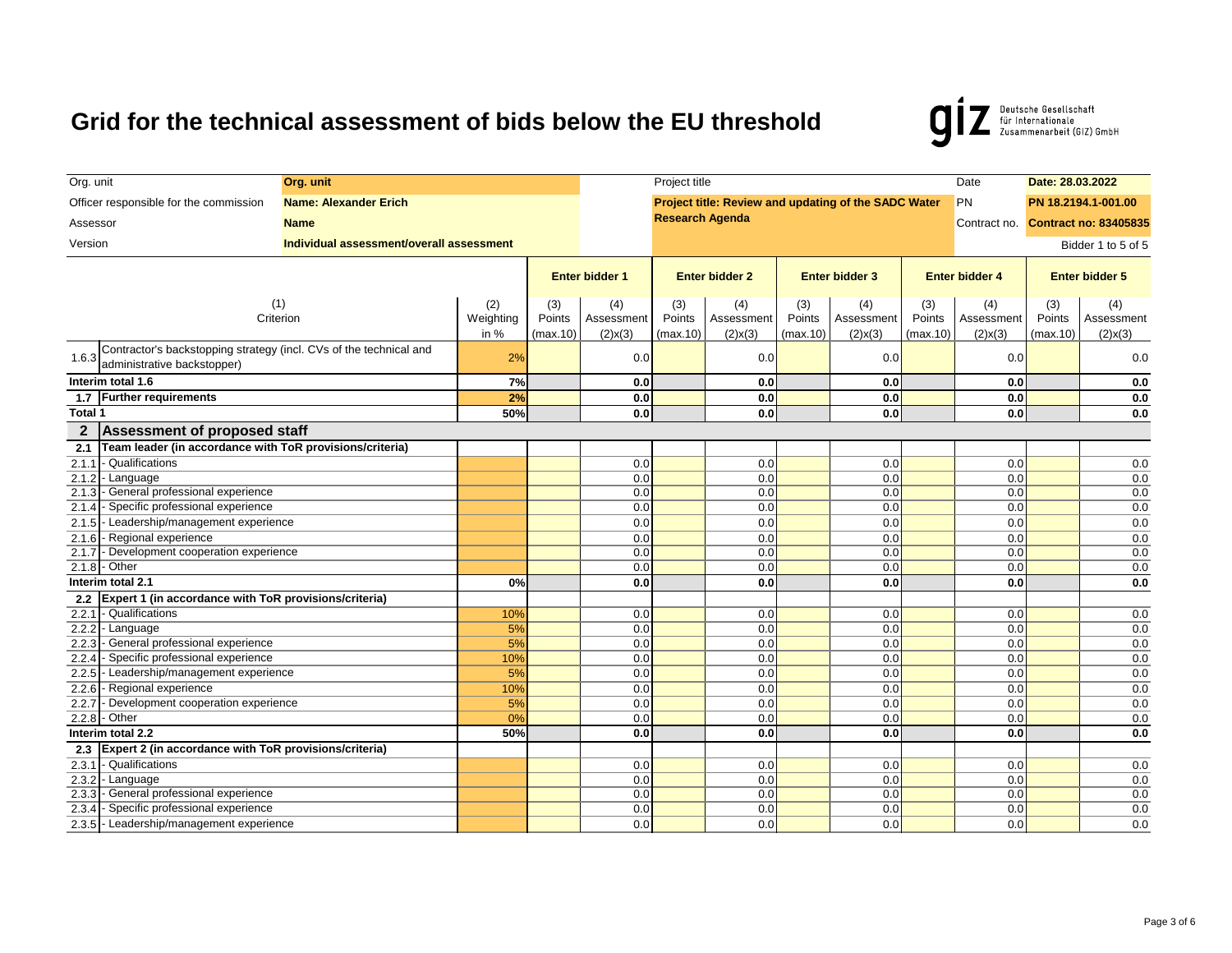Deutsche Gesellschaft<br>für Internationale<br>Zusammenarbeit (GIZ) GmbH **g** 

| Org. unit                                                                        | Org. unit                                |           |                       |               | Project title          |                  |                       |                                                      |                       | Date          | Date: 28.03.2022                   |                    |  |  |  |
|----------------------------------------------------------------------------------|------------------------------------------|-----------|-----------------------|---------------|------------------------|------------------|-----------------------|------------------------------------------------------|-----------------------|---------------|------------------------------------|--------------------|--|--|--|
| Officer responsible for the commission                                           | <b>Name: Alexander Erich</b>             |           |                       |               |                        |                  |                       | Project title: Review and updating of the SADC Water |                       | PN            | PN 18.2194.1-001.00                |                    |  |  |  |
| Assessor                                                                         | <b>Name</b>                              |           |                       |               | <b>Research Agenda</b> |                  |                       |                                                      |                       |               | Contract no. Contract no: 83405835 |                    |  |  |  |
|                                                                                  |                                          |           |                       |               |                        |                  |                       |                                                      |                       |               |                                    |                    |  |  |  |
| Version                                                                          | Individual assessment/overall assessment |           |                       |               |                        |                  |                       |                                                      |                       |               |                                    | Bidder 1 to 5 of 5 |  |  |  |
|                                                                                  |                                          |           | <b>Enter bidder 1</b> |               | <b>Enter bidder 2</b>  |                  | <b>Enter bidder 3</b> |                                                      | <b>Enter bidder 4</b> |               | <b>Enter bidder 5</b>              |                    |  |  |  |
|                                                                                  |                                          |           |                       |               |                        |                  |                       |                                                      |                       |               |                                    |                    |  |  |  |
|                                                                                  | (1)                                      | (2)       | (3)                   | (4)           | (3)                    | (4)              | (3)                   | (4)                                                  | (3)                   | (4)           | (3)                                | (4)                |  |  |  |
|                                                                                  | Criterion                                | Weighting | Points                | Assessment    | Points                 | Assessment       | Points                | Assessment                                           | Points                | Assessment    | Points                             | Assessment         |  |  |  |
|                                                                                  |                                          | in $%$    | (max.10)              | $(2)$ x $(3)$ | (max.10)               | $(2)$ x $(3)$    | (max.10)              | $(2)$ x $(3)$                                        | (max.10)              | $(2)$ x $(3)$ | (max.10)                           | $(2)$ x $(3)$      |  |  |  |
| 2.3.6 - Regional experience                                                      |                                          |           |                       | 0.0           |                        | 0.0              |                       | 0.0                                                  |                       | 0.0           |                                    | 0.0                |  |  |  |
| - Development cooperation experience<br>2.3.7                                    |                                          |           |                       | 0.0           |                        | 0.0              |                       | 0.0                                                  |                       | 0.0           |                                    | 0.0                |  |  |  |
| 2.3.8 - Other<br>Interim total 2.3                                               |                                          | 0%        |                       | 0.0           |                        | 0.0<br>0.0       |                       | 0.0<br>0.0                                           |                       | 0.0<br>0.0    |                                    | 0.0                |  |  |  |
|                                                                                  |                                          |           |                       | 0.0           |                        |                  |                       |                                                      |                       |               |                                    | 0.0                |  |  |  |
| Expert 3 (in accordance with ToR provisions/criteria)<br>2.4<br>- Qualifications |                                          |           |                       |               |                        |                  |                       |                                                      |                       |               |                                    |                    |  |  |  |
| 2.4.1<br>2.4.2<br>- Language                                                     |                                          | 0%<br>0%  |                       | 0.0<br>0.0    |                        | 0.0<br>0.0       |                       | 0.0<br>0.0                                           |                       | 0.0<br>0.0    |                                    | 0.0<br>0.0         |  |  |  |
| - General professional experience<br>2.4.3                                       |                                          | 0%        |                       | 0.0           |                        | 0.0              |                       | 0.0                                                  |                       | 0.0           |                                    | 0.0                |  |  |  |
| 2.4.4<br>- Specific professional experience                                      |                                          | 0%        |                       | 0.0           |                        | 0.0              |                       | 0.0                                                  |                       | 0.0           |                                    | 0.0                |  |  |  |
| 2.4.5 - Leadership/management experience                                         |                                          | 0%        |                       | 0.0           |                        | 0.0              |                       | 0.0                                                  |                       | 0.0           |                                    | 0.0                |  |  |  |
| 2.4.6 - Regional experience                                                      |                                          | 0%        |                       | 0.0           |                        | 0.0              |                       | 0.0                                                  |                       | 0.0           |                                    | 0.0                |  |  |  |
| 2.4.7<br>- Development cooperation experience                                    |                                          | 0%        |                       | 0.0           |                        | 0.0              |                       | 0.0                                                  |                       | 0.0           |                                    | 0.0                |  |  |  |
| 2.4.8 - Other                                                                    |                                          | 0%        |                       | 0.0           |                        | 0.0              |                       | 0.0                                                  |                       | 0.0           |                                    | 0.0                |  |  |  |
| Interim total 2.4                                                                |                                          | 0%        |                       | 0.0           |                        | 0.0              |                       | 0.0                                                  |                       | 0.0           |                                    | 0.0                |  |  |  |
| Expert 4 (in accordance with ToR provisions/criteria)<br>2.5                     |                                          |           |                       |               |                        |                  |                       |                                                      |                       |               |                                    |                    |  |  |  |
| 2.5.1<br>- Qualifications                                                        |                                          | 0%        |                       | 0.0           |                        | 0.0              |                       | 0.0                                                  |                       | 0.0           |                                    | 0.0                |  |  |  |
| 2.5.2<br>- Language                                                              |                                          | 0%        |                       | 0.0           |                        | 0.0              |                       | 0.0                                                  |                       | 0.0           |                                    | 0.0                |  |  |  |
| - General professional experience<br>2.5.3                                       |                                          | 0%        |                       | 0.0           |                        | 0.0              |                       | 0.0                                                  |                       | 0.0           |                                    | 0.0                |  |  |  |
| - Specific professional experience<br>2.5.4                                      |                                          | 0%        |                       | 0.0           |                        | 0.0              |                       | 0.0                                                  |                       | 0.0           |                                    | 0.0                |  |  |  |
| 2.5.5 - Leadership/management experience                                         |                                          | 0%        |                       | 0.0           |                        | 0.0              |                       | 0.0                                                  |                       | 0.0           |                                    | 0.0                |  |  |  |
| - Regional experience<br>2.5.6                                                   |                                          | 0%        |                       | 0.0           |                        | 0.0              |                       | 0.0                                                  |                       | 0.0           |                                    | 0.0                |  |  |  |
| - Development cooperation experience<br>2.5.7                                    |                                          | 0%        |                       | 0.0           |                        | 0.0              |                       | 0.0                                                  |                       | 0.0           |                                    | 0.0                |  |  |  |
| $2.5.8 - Other$                                                                  |                                          | 0%        |                       | 0.0           |                        | 0.0              |                       | 0.0                                                  |                       | 0.0           |                                    | 0.0                |  |  |  |
| Interim total 2.5                                                                |                                          | 0%        |                       | 0.0           |                        | 0.0              |                       | 0.0                                                  |                       | 0.0           |                                    | 0.0                |  |  |  |
| Short-term expert pool 1 (in accordance with ToR<br>2.6                          |                                          |           |                       |               |                        |                  |                       |                                                      |                       |               |                                    |                    |  |  |  |
| - Qualifications<br>2.6.1                                                        |                                          | 0%        |                       | 0.0           |                        | 0.0              |                       | 0.0                                                  |                       | 0.0           |                                    | 0.0                |  |  |  |
| 2.6.2<br>- Language                                                              |                                          | 0%        |                       | 0.0           |                        | 0.0              |                       | 0.0                                                  |                       | 0.0           |                                    | 0.0                |  |  |  |
| - General professional experience<br>2.6.3                                       |                                          | 0%        |                       | 0.0           |                        | 0.0              |                       | 0.0                                                  |                       | 0.0           |                                    | 0.0                |  |  |  |
| - Specific professional experience<br>2.6.4                                      |                                          | 0%        |                       | 0.0           |                        | 0.0              |                       | 0.0                                                  |                       | 0.0           |                                    | 0.0                |  |  |  |
| 2.6.5<br>- Regional experience                                                   |                                          | 0%        |                       | 0.0           |                        | 0.0              |                       | 0.0                                                  |                       | 0.0           |                                    | 0.0                |  |  |  |
| - Development cooperation experience<br>2.6.6                                    |                                          | 0%        |                       | 0.0           |                        | 0.0              |                       | 0.0                                                  |                       | 0.0           |                                    | 0.0                |  |  |  |
| 2.6.7 - Other                                                                    |                                          | 0%        |                       | 0.0           |                        | 0.0              |                       | 0.0                                                  |                       | 0.0           |                                    | 0.0                |  |  |  |
| Interim total 2.6                                                                |                                          | 0%        |                       | 0.0           |                        | 0.0 <sub>l</sub> |                       | 0.0                                                  |                       | 0.0           |                                    | 0.0                |  |  |  |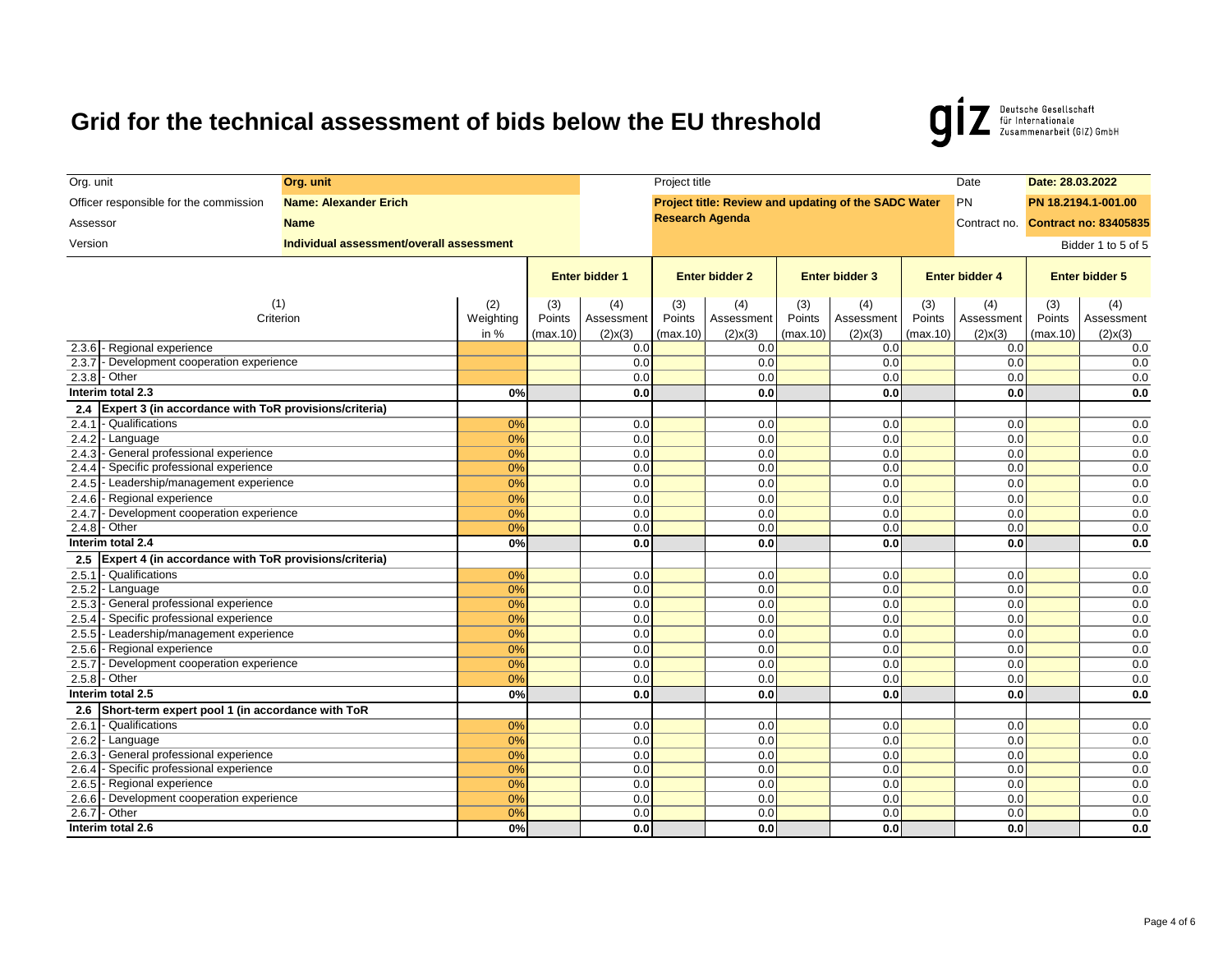Deutsche Gesellschaft<br>
für Internationale<br>
Zusammenarbeit (GIZ) GmbH g

| Org. unit                                                                                                                                                     | Org. unit                                |                            |                           |                                    | Project title             |                                    |                           |                                                      |                           | Date                               | Date: 28.03.2022          |                                    |
|---------------------------------------------------------------------------------------------------------------------------------------------------------------|------------------------------------------|----------------------------|---------------------------|------------------------------------|---------------------------|------------------------------------|---------------------------|------------------------------------------------------|---------------------------|------------------------------------|---------------------------|------------------------------------|
| Officer responsible for the commission                                                                                                                        | <b>Name: Alexander Erich</b>             |                            |                           |                                    |                           |                                    |                           | Project title: Review and updating of the SADC Water |                           | <b>PN</b>                          |                           | PN 18.2194.1-001.00                |
| Assessor                                                                                                                                                      | <b>Name</b>                              |                            |                           |                                    | <b>Research Agenda</b>    |                                    |                           |                                                      |                           |                                    |                           | Contract no. Contract no: 83405835 |
| Version                                                                                                                                                       | Individual assessment/overall assessment |                            |                           |                                    |                           |                                    |                           |                                                      |                           |                                    |                           | Bidder 1 to 5 of 5                 |
|                                                                                                                                                               |                                          |                            | <b>Enter bidder 1</b>     |                                    | <b>Enter bidder 2</b>     |                                    | <b>Enter bidder 3</b>     |                                                      | <b>Enter bidder 4</b>     |                                    | <b>Enter bidder 5</b>     |                                    |
| (1)<br>Criterion                                                                                                                                              |                                          | (2)<br>Weighting<br>in $%$ | (3)<br>Points<br>(max.10) | (4)<br>Assessment<br>$(2)$ x $(3)$ | (3)<br>Points<br>(max.10) | (4)<br>Assessment<br>$(2)$ x $(3)$ | (3)<br>Points<br>(max.10) | (4)<br>Assessment<br>$(2)$ x $(3)$                   | (3)<br>Points<br>(max.10) | (4)<br>Assessment<br>$(2)$ x $(3)$ | (3)<br>Points<br>(max.10) | (4)<br>Assessment<br>$(2)$ x $(3)$ |
| Short-term expert pool 2 (in accordance with ToR<br>2.7                                                                                                       |                                          |                            |                           |                                    |                           |                                    |                           |                                                      |                           |                                    |                           |                                    |
| - Qualifications<br>2.7.1                                                                                                                                     |                                          | 0%                         |                           | 0.0                                |                           | 0.0                                |                           | 0.0                                                  |                           | 0.0                                |                           | 0.0                                |
| 2.7.2 - Language                                                                                                                                              |                                          | 0%                         |                           | 0.0                                |                           | 0.0                                |                           | 0.0                                                  |                           | 0.0                                |                           | 0.0                                |
| 2.7.3 - General professional experience<br>- Specific professional experience<br>2.7.4                                                                        |                                          | 0%<br>0%                   |                           | 0.0<br>0.0                         |                           | $\overline{0.0}$<br>0.0            |                           | 0.0<br>0.0                                           |                           | 0.0<br>0.0                         |                           | 0.0                                |
| 2.7.5 - Regional experience                                                                                                                                   |                                          | 0%                         |                           | 0.0                                |                           | 0.0                                |                           | 0.0                                                  |                           | 0.0                                |                           | 0.0<br>0.0                         |
| - Development cooperation experience<br>2.7.6                                                                                                                 |                                          | 0%                         |                           | 0.0                                |                           | 0.0                                |                           | 0.0                                                  |                           | 0.0                                |                           | 0.0                                |
| 2.7.7 - Other                                                                                                                                                 |                                          | 0%                         |                           | 0.0                                |                           | 0.0                                |                           | 0.0                                                  |                           | 0.0                                |                           | 0.0                                |
| Interim total 2.7                                                                                                                                             |                                          | 0%                         |                           | 0.0                                |                           | 0.0 <sub>l</sub>                   |                           | 0.0                                                  |                           | 0.0                                |                           | 0.0                                |
| Assessment of proposed personnel for non-specified positions<br>2.8<br>(provided permissible under ToRs)                                                      |                                          |                            |                           |                                    |                           |                                    |                           |                                                      |                           |                                    |                           |                                    |
| Composition and sufficient assignment duration of the team in order<br>2.8.1 to perform the tasks specified in the schedule and personnel<br>assignment plan  |                                          | 0%                         |                           | 0.0                                |                           | 0.0                                |                           | 0.0                                                  |                           | 0.0                                |                           | 0.0                                |
| Qualifications and sufficient assignment duration of the team<br>2.8.2 (professional experience and other specific experience) in order to<br>process theme 1 |                                          | 0%                         |                           | 0.0                                |                           | 0.0                                |                           | 0.0                                                  |                           | 0.0                                |                           | 0.0                                |
| Qualifications and sufficient assignment duration of the team<br>2.8.3 (professional experience and other specific experience) in order to<br>process theme 2 |                                          | 0%                         |                           | 0.0                                |                           | 0.0                                |                           | 0.0                                                  |                           | 0.0                                |                           | 0.0                                |
| Interim total 2.8                                                                                                                                             |                                          | 0%                         |                           | 0.0                                |                           | 0.0 <sub>l</sub>                   |                           | 0.0                                                  |                           | 0.0                                |                           | 0.0                                |
| Total 2                                                                                                                                                       |                                          | 50%                        |                           | 0.0                                |                           | 0.0 <sub>l</sub>                   |                           | 0.0                                                  |                           | 0.0                                |                           | 0.0                                |
|                                                                                                                                                               | Overall total $1 + 2$                    | 100%                       |                           | 0.0                                |                           | 0.0                                |                           | 0.0                                                  |                           | 0.0                                |                           | 0.0                                |
|                                                                                                                                                               | Assessment in %                          |                            |                           | 0.0                                |                           | 0.0                                |                           | 0.0                                                  |                           | 0.0                                |                           | 0.0                                |
|                                                                                                                                                               | Ranking                                  |                            |                           | 1.0                                |                           | 1.0                                |                           | 1.0                                                  |                           | 1.0                                |                           | $1.0$                              |

I hereby declare that I completed this assessment independently, to the best of my knowledge and in good faith. I will treat the information confidentially and will not pass on any details of the ongoing assessment procedure.